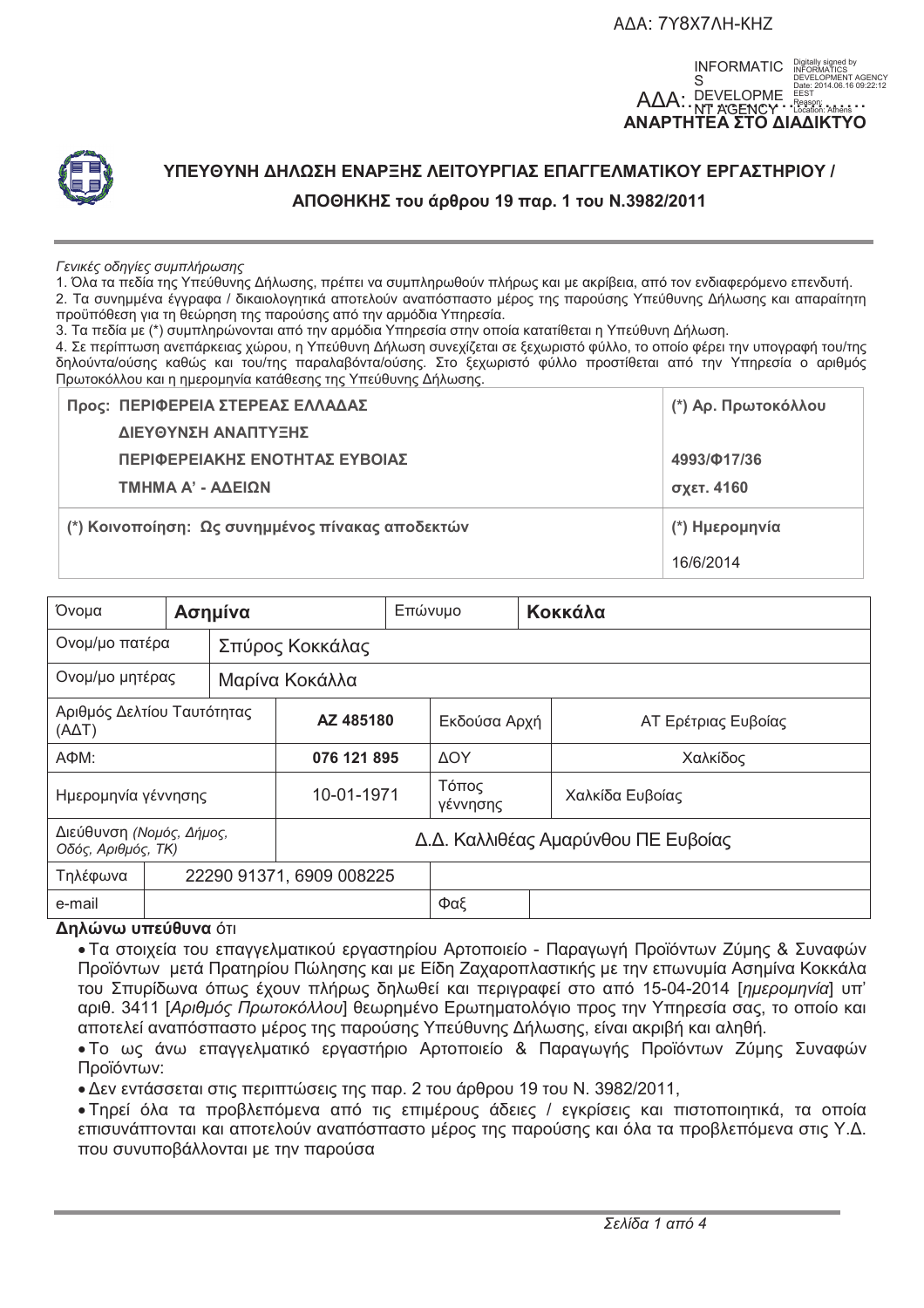• Αναφορικά με το επαγγελματικό εργαστήριο που περιγράφεται ανωτέρω δεν έχω καταθέσει σε άλλη Αδειοδοτούσα Αρχή άλλη Υπεύθυνη Δήλωση για έναρξη λειτουργίας κατά τα οριζόμενα στο άρθρο 19 παρ. 3 Ν. 3982/2011.

- Κατηγορία Όχλησης δραστηριότητας: Χαμηλή ,βάσει της Υ.Α 3137/191/Φ.15 ΦΕΚ Αρ. Φύλλου 1048 / 4 Απριλίου 2012 <= 200 kW (Α/α 19 – Κωδ. 10.71 Αρτοποιία και παραγωγή νωπών ειδών ζαχαροπλαστικής.
- Περιβαλλοντική κατηγορία: Δεν απαιτούνται ΠΠΔ για τα επαγγελματικά εργαστήρια που εξαιρούνται συμπεριλαμβάνεται η παραγωγή ειδών catering, και αναφέρονται στο Παράρτημα I της υπ' αριθμ. Α.Π. 1958/2012 (ΦΕΚ 21Β/2012) Υπουργικής Απόφασης. (Α/α 22 Αρτοποιία και παραγωγή νωπών ειδών ζαχαροπλαστικής.
- Ως εκ τούτου και σε συνέχεια των ανωτέρω καταθέτω την παρούσα Υπεύθυνη Δήλωση για την έναρξη λειτουργίας του ως άνω περιγραφόμενου επαγγελματικού εργαστηρίου -Αρτοποιείο Παραγωγής Προϊόντων & Ζύμης Συναφών Προϊόντων, σύμφωνα με τις ισχύουσες διατάξεις του Ν. 3982/2011, και της λοιπής ισχύουσας νομοθεσίας.

Συνημμένα έγγραφα / δικαιολογητικά :

- Παράβολο 100,00 € (Αριθμός Παραστατικού ΕΤΕ Νο 92/16-04-2014  $1<sup>1</sup>$
- Το υπ΄ Αριθ. πρωτ.: 3411 /15-04-2014 Ερωτηματολόγιο προς την Υπηρεσίας σας  $2^{\circ}$
- Την υπ΄ Αριθ. πρωτ.: 3411 Αριθ. Φακ.:Φ17 / 36 / 28 / 04 /2014 Απάντηση της Υπηρεσίας στο Ερωτηματολόγιο  $3<sub>1</sub>$
- $4<sup>1</sup>$ Την υπ΄ αριθμ. Νο 3069 / Φ17 / 36 / 3 / 15-12-2009 ειδική δήλωση (άδεια λειτουργίας) της Υπηρεσίας σας
- Την από 07-04-2014 Υπεύθυνη Δήλωση της Πολιτικού Μηχανικού κου Νικολιά Ευαγγέλου για την απαιτούμενη  $5<sub>1</sub>$ Στατική επάρκεια του κτιρίου την ενκατάσταση του μηχανολονικού εξοπλισμού σε χώρο μη βοηθητικό η κοινόχρηστο και τη μη απαίτηση έκδοσης νέας έκδοση οικοδομικής αδείας.
- Το Πιστοποιητικό Ενεργητικής Πυροπροστασίας της Π.Υ Χαλκίδος ΦΑΑΜΠΥ 3122 / 2009 λήξεως 06-11-2017  $6<sup>1</sup>$ νια την λήψη των μέτρων πυροπροστασίας βάσει της ΚΥΑ Φ15/ΟΙΚ.1589/104 ΦΕΚ 90<sup>B</sup> / 2006.
- Την υπ΄ αριθμ. Νο 12145 / 16-11-2009 Βεβαίωση για την Καταλληλότητα των χώρων του Αρτοποιείου της  $7.$ Δ. νσης Δημόσιας Υγείας και Πρόνοιας ΠΕ Ευβοίας.
- Τις Υπεύθυνες Δηλώσεις της Ασημίνας Κοκκάλα του Σπυρίδωνα νια την Παρανωνικότητα του Κλιβάνου, και νια  $8<sup>1</sup>$ την Ανάληψη καθηκόντων ως Υπεύθυνος Αρτοποιίας και Υνειονομικά Υπευθύνου.
- $9<sub>1</sub>$ Την Υπεύθυνη Δήλωση της Ασημίνας Κοκκάλα του Σπυρίδωνα ότι δεν υπάρχει κανονισμός ιδιοκτησίας και ότι συμφωνεί στην εγκατάσταση της δραστηριότητας.
- 10. Την Υπεύθυνη Δήλωση της Ασημίνας Κοκκάλα του Σπυρίδωνα για την εργασία που παρείχε ως εργάτης αρτοποιίας και απέκτησε την σχετική εμπειρία παρακολουθώντας τις εργασίες στο Αρτοποιείο Ιδιοκτησίας της.
- 11. Το υπ'αρίθμ. Νο 10.01.2237/03-06-2014 Πιστοποιητικό Ελέγχου της Δεξαμενής LPG No Γ-534.
- Υπεύθυνος Αρτοποιίας: Ασημίνας Κοκκάλα του Σπυρίδωνα.

| Στοιχεία Κλιβάνου:                                                                            |                                                                                |  |  |  |  |
|-----------------------------------------------------------------------------------------------|--------------------------------------------------------------------------------|--|--|--|--|
| Κλίβανος - Είδος Κλιβάνου: «Κλίβανος Επιφανείας»                                              |                                                                                |  |  |  |  |
| Διαστάσεις Κλιβάνου (1,80+3,36) x 2,30 = 6,05 m <sup>2</sup>                                  |                                                                                |  |  |  |  |
| Καύσιμο: LPG                                                                                  | Παραγωγική Επιφάνεια = Όροφοι 3 διαστάσεων 2,60 x 1,283 = 10,00 m <sup>2</sup> |  |  |  |  |
| $(\Sigma \cdot \Pi \cdot \Delta)$ = 220 kg/m <sup>2</sup> /24ωpo                              |                                                                                |  |  |  |  |
| Παραγωγικότητα: 220 (Kg /m <sup>2</sup> 24ωρον ) x E (m <sup>2</sup> ) = 2.200,00 Kg / 24ωρον |                                                                                |  |  |  |  |
| $\sum_{i=1}^{n} a_i$                                                                          |                                                                                |  |  |  |  |

Συνολική Παραγωγικότητα: = 2.200,00 Kg / 24ωρον

Ν. 3526 Παρανωνή και διάθεση Προϊόντων Αρτοποιίας (ΦΕΚ 24Α / 09-02-2007

Με ατομική μου ευθύνη και γνωρίζοντας τις κυρώσεις που προβλέπονται από τον Νόμο 1599/1986, όπως εκάστοτε ισχύει, δηλώνω υπεύθυνα ότι η ως άνω Δήλωση στηρίζεται σε αληθή και ακριβή γεγονότα.

Η ακρίβεια των στοιχείων που υποβάλλονται με αυτή τη Δήλωση μπορεί να ελεγχθεί με βάση το αρχείο άλλων υπηρεσιών, σύμφωνα με το άρθρο 8 παράγραφο 4 του Νόμου 1599/1986, όπως εκάστοτε ισχύει.

Με τη συμπλήρωση της παρούσας Υπεύθυνης Δήλωσης, ο δηλών / ούσα δηλώνει ότι αναλαμβάνει ατομική ευθύνη και ότι επίσης γνωρίζει τις κυρώσεις που προβλέπονται από τις διατάξεις της παραγράφου 6 του άρθρου 22 του Νόμου 1599/1986, σύμφωνα με τις οποίες «όποιος εν γνώσει του δηλώνει ψευδή γεγονότα ή αρνείται ή αποκρύπτει τα αληθινά με έγγραφη Υπεύθυνη Δήλωση του άρθρου 8 τιμωρείται με φυλάκιση τουλάχιστον τριών (3) μηνών. Εάν ο υπαίτιος αυτών των πράξεων σκόπευε να προσπορίσει στον εαυτόν του ή σε άλλον περιουσιακό όφελος βλάπτοντας τρίτον ή σκόπευε να βλάψει άλλον, τιμωρείται με κάθειρξη μέχρι δέκα (10) ετών».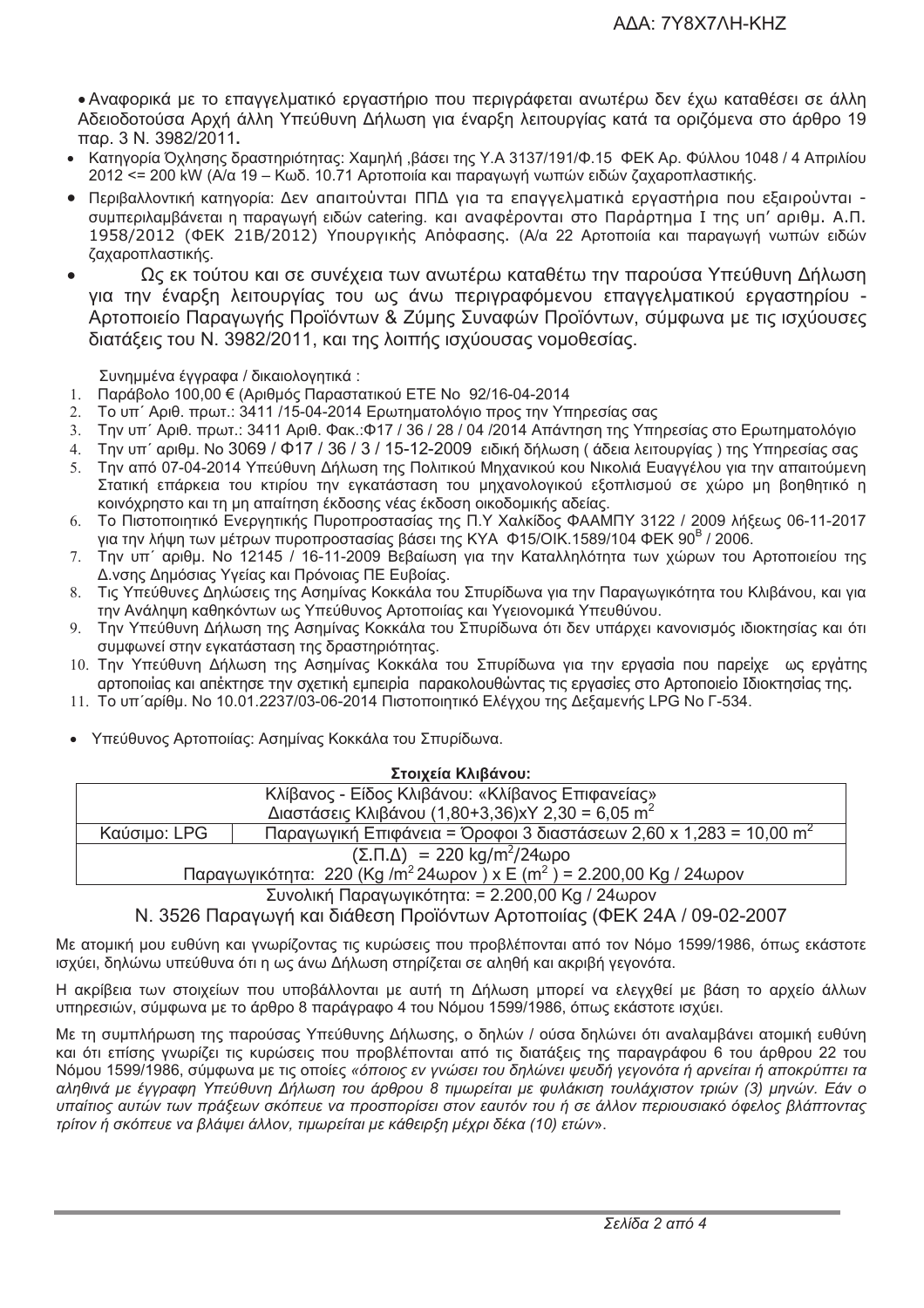Τέλος, σε περίπτωση υποβολής λανθασμένων, αναληθών, ή ανακριβών στοιχείων, ο / η υπαίτιος θα υποβάλλεται σε ολική ή μερική, προσωρινή ή οριστική, διακοπή της λειτουργίας της δραστηριότητάς του, καθώς και στις λοιπές κυρώσεις του άρθρου 29 του Ν. 3982/2011. Η διακοπή λειτουργίας της εν λόγω δραστηριότητας θα πραγματοποιείται από τα όργανα της Περιφέρειας, με τη συνδρομή των αστυνομικών αρχών, σύμφωνα άλλωστε και με το ως άνω άρθρο.

Από την κατάθεση της παρούσας Υπεύθυνης Δήλωσης στην αρμόδια Υπηρεσία, καθίσταται δυνατή η έναρξη λειτουργίας του ως άνω περιγραφόμενου επαγγελματικού εργαστηρίου ή αποθήκης.

### Η παρούσα ισχύει για αόριστο χρονικό διάστημα.

Η παρούσα δύναται να χρησιμοποιηθεί και για την έκδοση οικοδομικής άδειας, όπου αυτή απαιτείται, κοινοποιούμενη αντιστοίχως στην αρμόδια πολεοδομική αρχή.

Με την έκδοση της παρούσας παύει να ισχύει η υπ΄ αριθμ. Νο 3069 / Φ17 / 36 / 3 / 15-12-2009 ειδική δήλωση (άδεια λειτουρνίας).

Η Δηλούσα Βασιλικό ..8.-5-2014 Θεωρήθηκε για το γνήσιο της υπογραφής

(Ημερομηνία & Υπογραφή) Ασημίνα Κοκκάλα του Σπυρίδωνα

## ΘΕΩΡΗΘΗΚΕ ΑΠΟ ΤΗΝ ΥΠΗΡΕΣΙΑ Ημερομηνία: 16 /6 / 2014

Ο Αναπληρωτής Προϊστάμενος Νικόλαος Πέππας